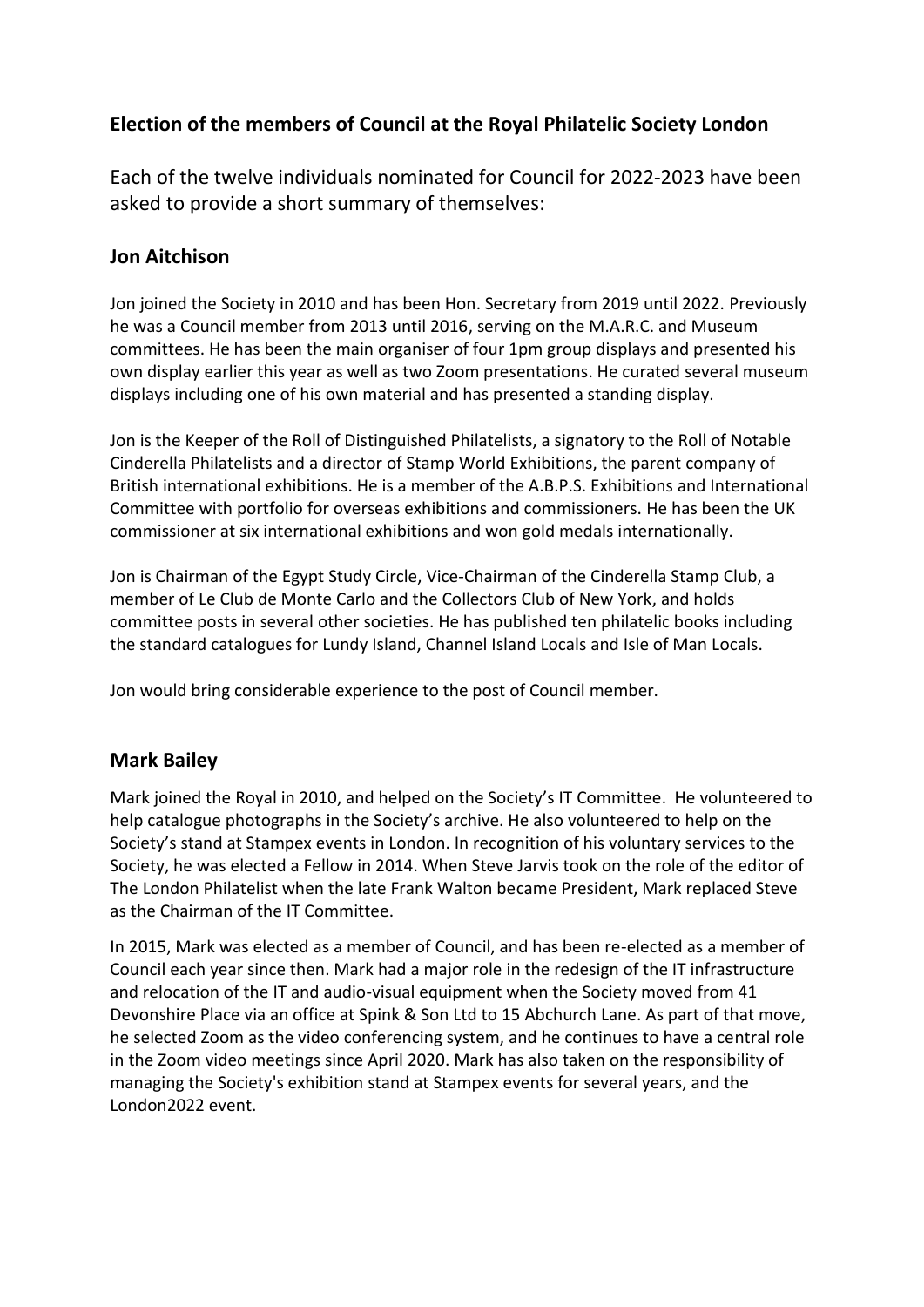## **Dr D. Gwynne Harries**

After a 40+ year career in education, I have become increasingly involved with my lifelong love and interest in philately. A member of several specialist philatelic societies I have helped in their running, organisation and representation in various capacities over the years. My eclectic range of collecting interests including, KGV GB, QV surface printed, meter mail, France, Sudan and Norway.

As a life-member and Fellow of the Society, I serve on the Museums and Collections Committee and I am one of the regional representatives for West Midlands. I regularly present at regional meetings and local societies. I organise, edit and contribute book reviews for The London Philatelist and am a recipient of the Society's London Medal for services to the library.

I am also a member of Burton on Trent PS (30+ years), the Scandinavia PS (30+ years), the Sudan Study Group (10 years), the current President of the Iran PS (6 years), the France & Colonies PS (5 years), the British Air Mail Society, the Italy & Colonies PS (5 years), the Cuban PS of America (3 years). I maintain the websites for the Burton PS, Scandinavia PS and Sudan Study Group

Pre-pandemic, I worked part-time for a provincial philatelic auction house and currently have similar work with a well-known London based company.

### **Mike Hoffman**

I joined the Society in 2019 and attended Stockholmia that year where I assisted on the Society's stand. I joined the IT committee in 2020, where I assisted Mark Bailey with the Zoom meetings during Covid and technical developments, as Zoom became an integral part of life at the Society. I was also invited to join the Collections Committee where I provided technical assistance for the online summer seminar series last year.

I have worked in digital design and technology since 1988, and the web since its early days. I run an IT consultancy company which advises small businesses and charities, and I have a good understanding of the digital world that the Society inhabits. For the last twenty years I have been webmaster for the Rhodesian Study Circle. I have been involved in the staging of their virtual conference and their in-person conferences for several years. I am also on the organising committee of the Philatelic Congress of Great Britain, running Zoom and PowerPoint for the event.

I see the Society making great strides as philately embraces the digital world and it is an exciting time to be able to contribute to that journey. My collecting interests are Rhodesia, Philatelic Congress of GB and Scottish Postal History.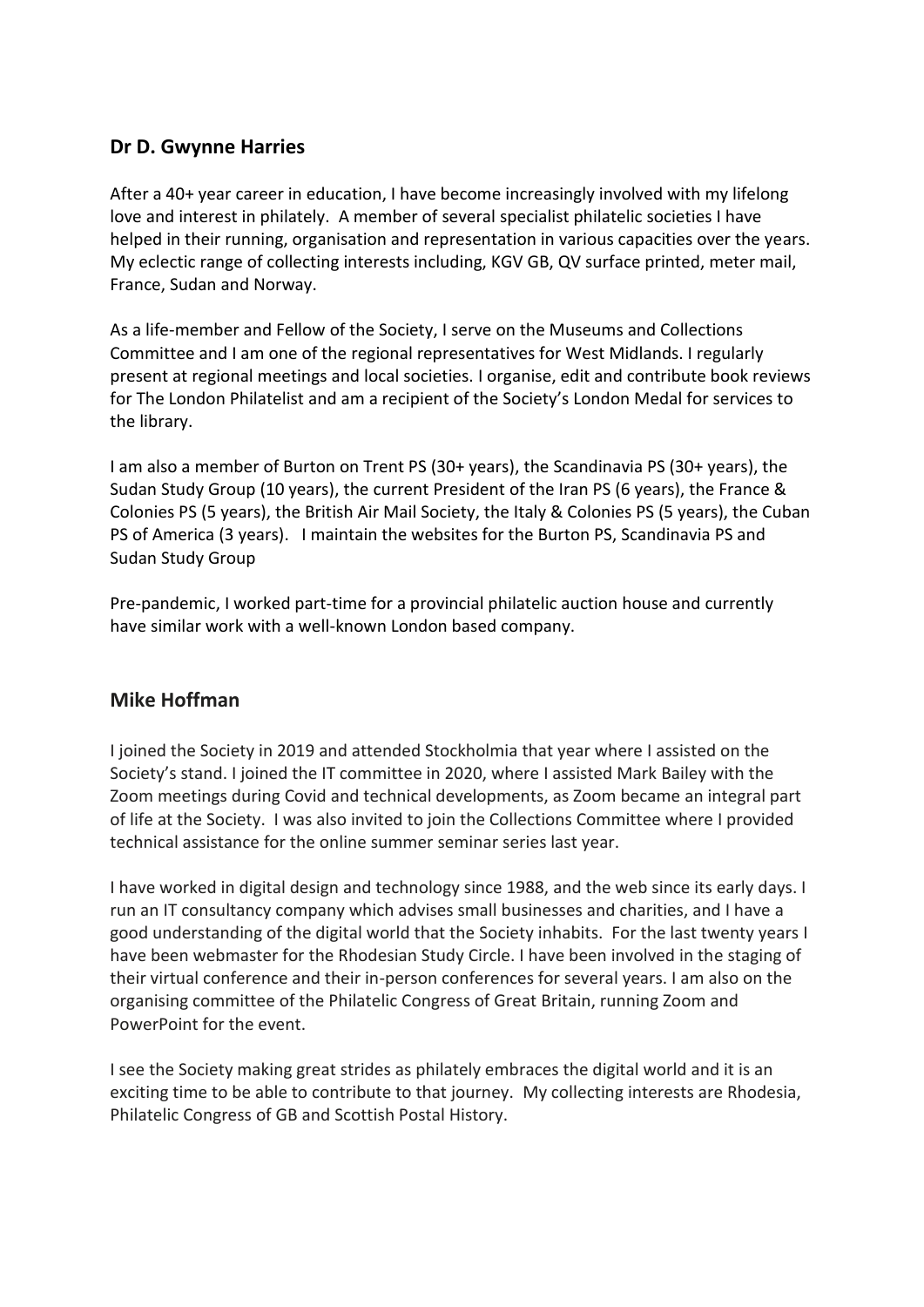## **Daphne E. McMillan**

Daphne is a retired woodwind teacher from Cottingham, East Yorkshire. She joined Hull PS in 1976 and has been president four times. She joined the Royal in 2010 participating in the Yorkshire area display in 2019 and several regional meetings. She is a member of the King George VI Society, the Forces Postal History Society, the GB Philatelic Society, the Postal History Society and the Polar Postal History Society and is also an ABPS Friend.

Since retirement, attending full philatelic shows has meant she can spend more time volunteering on the Royal's stand. She has assisted with mounting both at the BDC and at the Northern National in York. She became Secretary of Yorkshire Philatelic Association in Autumn 2017.

She collects several aspects of GB KGVI and has shown to most of the Yorkshire societies and some adjacent counties as well as church and historical groups, latterly giving Zoom displays in other areas, including to the British Thematic Association.

An Open class exhibit on *The Family, Life and Reign of KGVI* achieved national Large Gold (2020) and International Large Vermeil at London 2022. Other collections include WWII, (especially RAF material and Airgraphs), French Antarctic and Royalty postcards.

#### **Simon Martin-Redman**

Philatelic memberships include: member and Past President of the Sarawak Specialist Society, (now its archivist and librarian), Club de Monte Carlo, Society of Postal Historians and GB Philatelic Society.

His first career was serving in the Royal Navy from which he retired as a Commander at the age of 37. He then went into the City with Deloitte and Touche. After leaving Deloittes, he became the Managing Director of a political lobbying company before joining a management consultancy company. As Managing Director, he led a management buyout and then grew the consultancy company to a staff of 150. The company had a very strong presence in Government but Simon also specialised in working with Boards and senior management in all industries and helping them grow and develop their businesses.

He has been a visiting lecturer to Henley Management College and is an alumni of the Windsor Leadership Trust. Since selling his company, he has been Chairman of two constituency associations, Non-Executive Chairman of four companies and the Captain and Director of Frinton Golf Club.

Now, with no other responsibilities, if elected, he would like to bring his experience and undoubted energy to the Council of the Royal Philatelic Society London.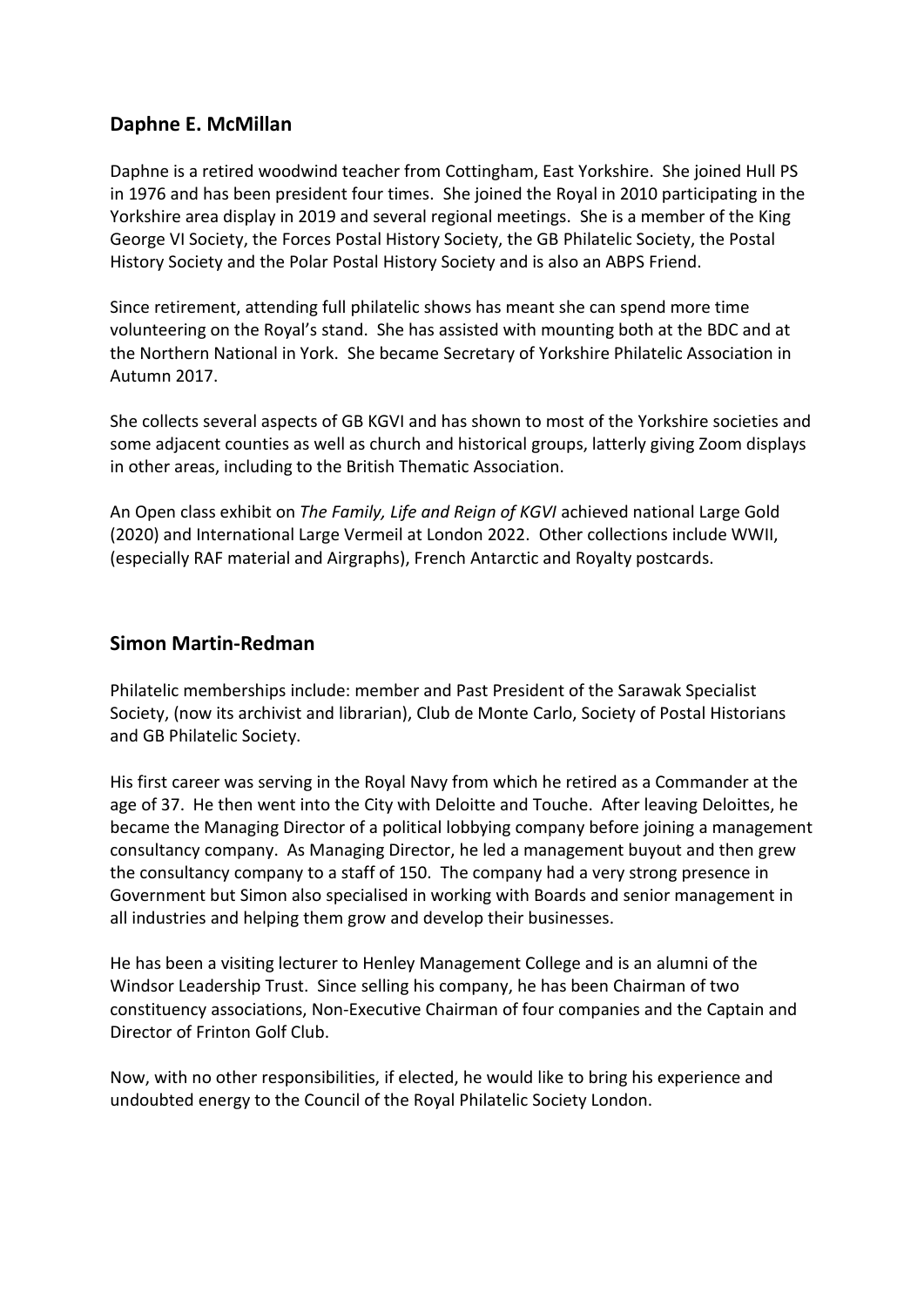# **Claire Scott**

I started collecting aged eight, exhibiting as a teenager, and philately was part of my Duke of Edinburgh's Gold Award. I joined the Royal in 1983 and am a Wessex Regional Representative, also the Postal History Society's Editor, as well as being a Past President.

As Chairman of the Salisbury Philatelic Society, we recently supported a 16-year-old with the philatelic element of his Duke of Edinburgh Award and the Royal's regional representatives are in a position to foster such links to encourage a new generation of collectors.

When I gave the first ever presentation of Brunei to the Royal in 2020, 38 guests attended, including 13 staff from the High Commission, one of whom has become an enthusiastic collector. All our displays are capable of being more widely marketed outside philatelic circles to raise the profile of the Society.

As a charity with a worldwide membership outreach should be a fundamental part of our rationale and I would promote links with institutions such as the Stationers' Company, of which I am a Liveryman.

I believe that the Council of the Royal should be representative of the membership, accessible and transparent.

### **John Scott**

My professional career has been spent within ten minutes' walk of Abchurch Lane, as a Director of Morgan Grenfell and as a Managing Director of Deutsche Bank. I have served for over twenty years as an elected councillor in the City, being Chief Commoner in 2018-19, and as a Chairman of the Central London Bench.

I started collecting stamps at the age of six, joining the Royal in 1971, serving as Museum Curator and currently as a member of the Collections Committee. I joined the Postal History Society in 1968, serving two terms as President and presently as Librarian. I delivered the Christmas lecture last year to the Royal and have the honour of being the Immediate Past Keeper of The Royal Philatelic Collection.

I have been a Governor of the Museum of London since 2012, acting as Chairman of their Audit and Risk Committee, a Council Member of Gresham College and a Board Member of the Thames Festival Trust. As an accredited lecturer for The Arts Society, I am an enthusiast for outreach and believe that we should be making much more use of our magnificent building to promote philately to a wider audience among the City community.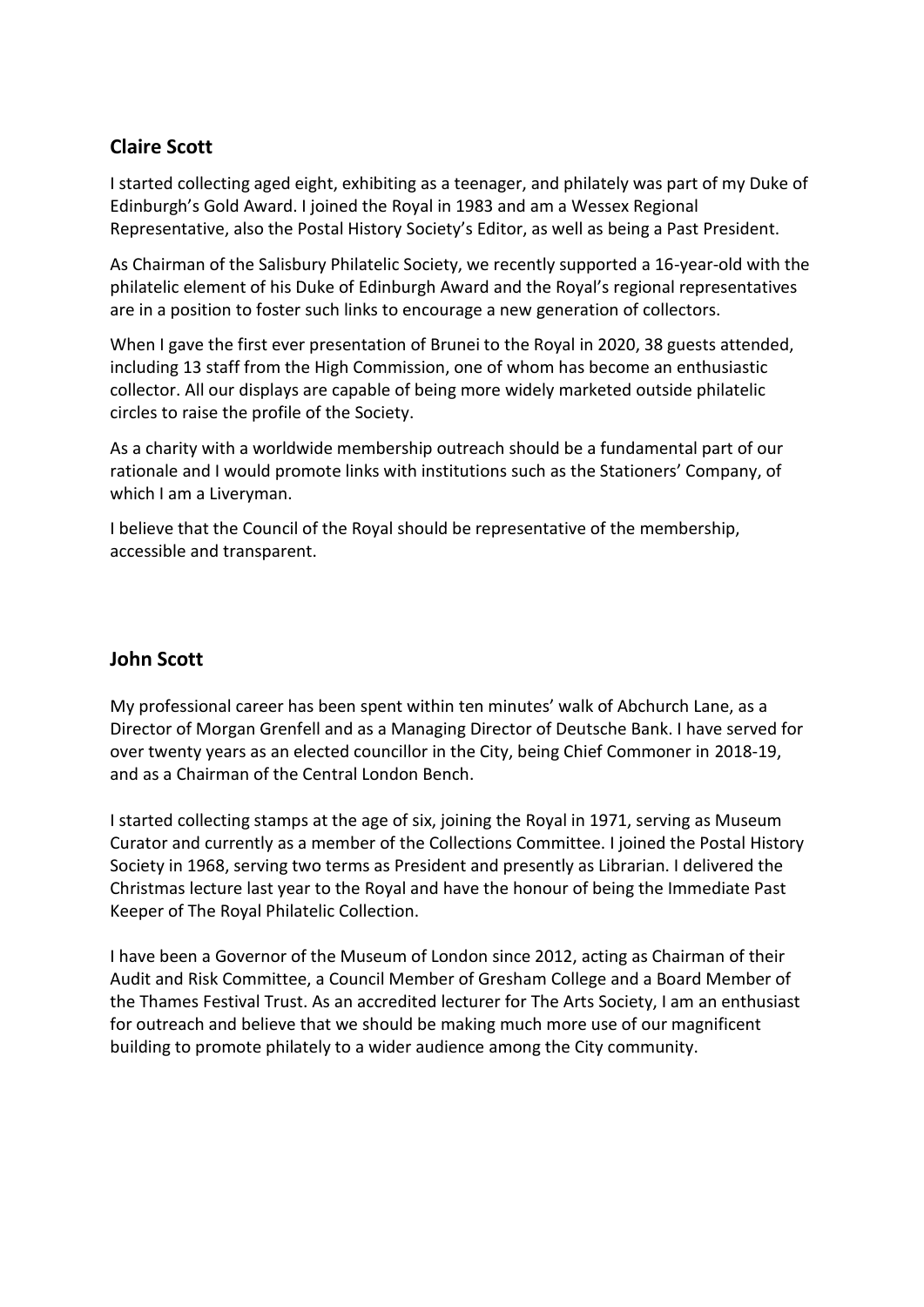### **John Stimson**

I was first elected to Council in 2021 and have served on the IT Committee. I have also recently undertaken a special acquisition and fund-raising project for the Spear Museum. Before that I served on the *Tomorrow's Royal* fund-raising committee.

Whilst being elected as a Council member of the Royal has been a privilege and an honour, I would have volunteered for these activities anyway. In the year I have been part of the Council I have certainly learnt a lot about the responsibilities of being a Director of the Royal and understand the inner workings of the organisation a lot better than before.

If elected in 2022 I commit to work hard to ensure the success of the Society, to hopefully make the Society even more welcoming to new members, whilst preserving the traditions we all value so highly.

For those who don't know me, I have been Chairman of the New Zealand Society of GB for 10 years; I joined the Royal in 2012 and became a Fellow in 2020.

### **Kim Stuckey**

I have been a member of Council since 2019. As Honorary Assistant Secretary, my main responsibility has been the ongoing maintenance of Abchurch Lane, building on the superb work of Chris King and others in overseeing the restoration project. I identified and negotiated the contract with our main building maintenance company plus ancillary contracts for lift and alarm maintenance. These suppliers have worked well, overseen by our Steward, David Taylor.

I have just revived the Society's marketing team; our main focus is to support the other committees to seek additional funds for the Society. Supporting this is work with John Stimson and Mark Bailey in developing our Royal website.

Elsewhere in philately I was UK Commissioner and Executive Committee member for London 2022. I am also Chairman of the Falkland Islands Philatelic Study Group, member of various other societies and attend the Wessex Region meetings of the Royal. I live in Wiltshire and other hobbies include sport in general, especially playing tennis.

I would like to continue my work for the Royal. There is still a lot of opportunity to develop the Society and build on a sound financial platform and I ask for your support to help me do this.